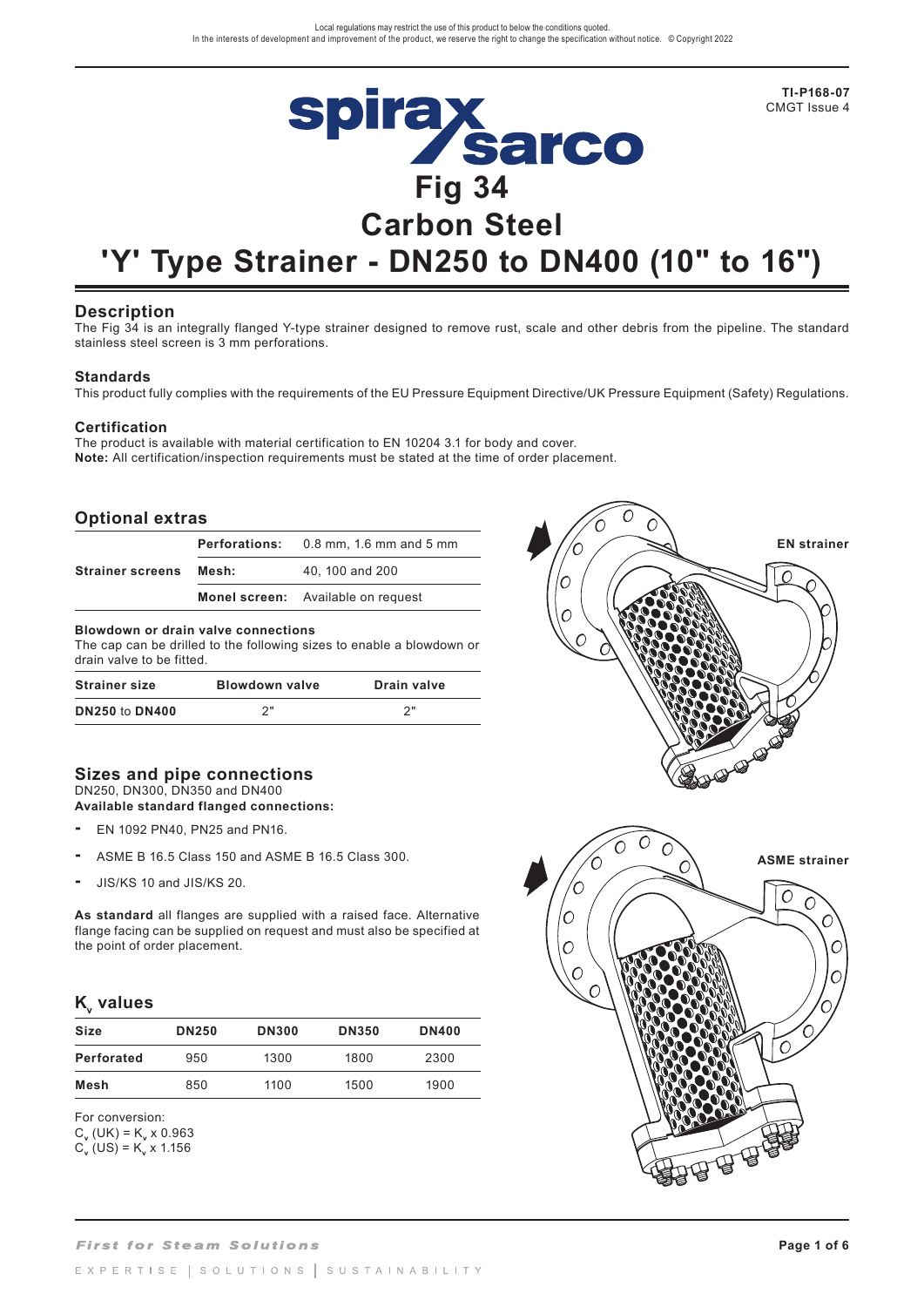# **Materials**

# **EN strainer**

**ASME strainer**





|   | No. Part | <b>Material</b>                |                                                |
|---|----------|--------------------------------|------------------------------------------------|
| 1 | Body     | Carbon steel                   | EN 10213: 1.0619+N/ASTM A216 WCB               |
| 2 | Cover    | Carbon steel                   | EN 10213: 1.0619+N/ASTM A216 WCB or ASTM A105N |
| 3 | Gasket   | Reinforced exfoilated graphite |                                                |
| 4 | Screen   | Stainless steel                |                                                |
| 5 | Stud     | Carbon steel                   | <b>ASTM A193 B7</b>                            |
| 6 | Nut      | Carbon steel                   | ASTM A194 2H                                   |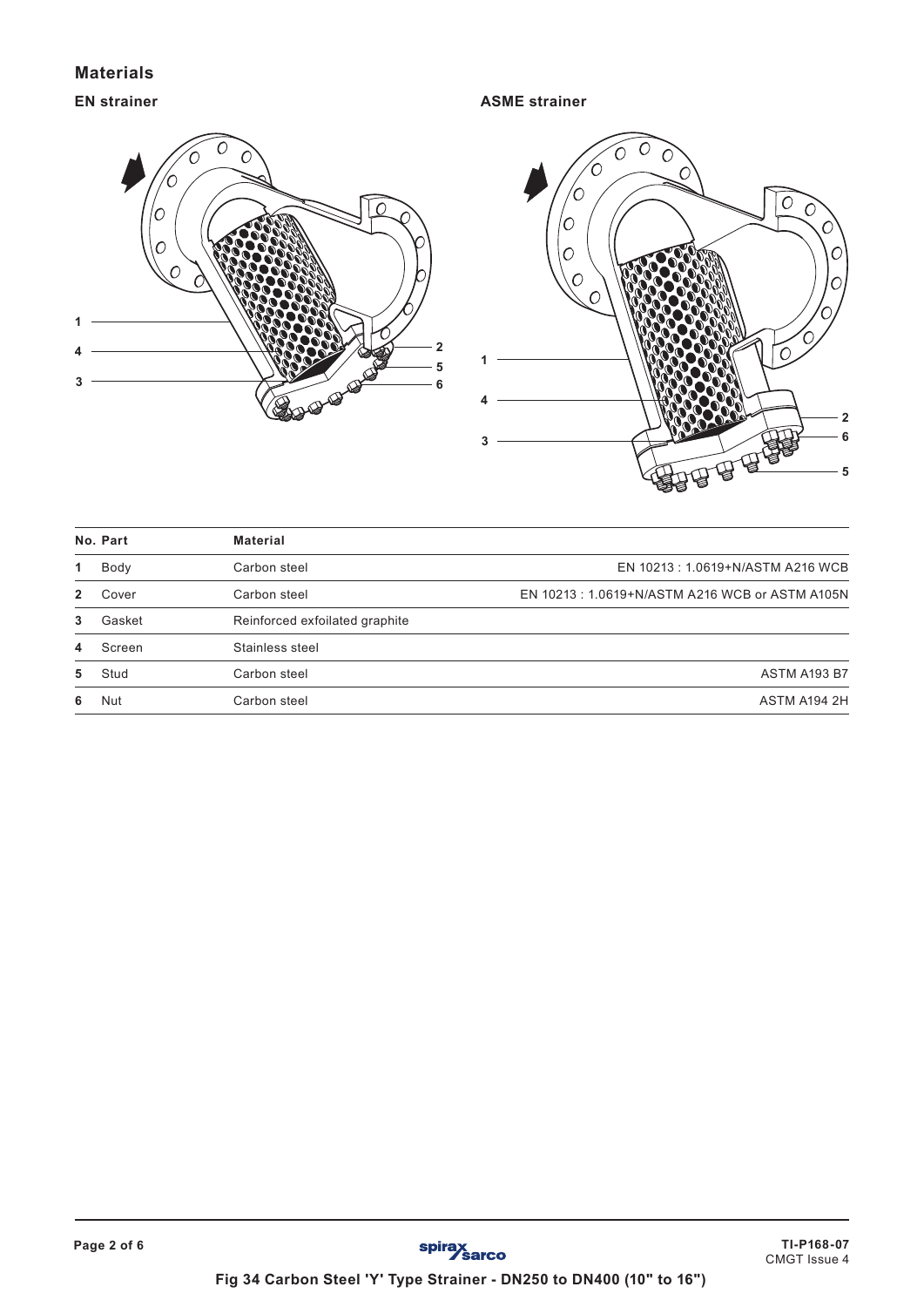# **Pressure/temperature limits**



The product **must not** be used in this region.

- **A B** Flanged EN 1092 PN16
- **A C** Flanged EN 1092 PN25
- **A D** Flanged EN 1092 PN40
- PMA and TMA

|                                             | Pressure bar g                                         |             |                     |
|---------------------------------------------|--------------------------------------------------------|-------------|---------------------|
|                                             | Body design conditions                                 |             | PN40                |
|                                             |                                                        | <b>PN40</b> | 40 bar g @ 50 °C    |
| <b>PMA</b>                                  | Maximum allowable pressure                             | <b>PN25</b> | 25 bar g @ 50 °C    |
|                                             |                                                        | <b>PN16</b> | 16 bar g @ 50 °C    |
|                                             |                                                        | <b>PN40</b> | 400 °C @ 23.8 bar g |
| <b>TMA</b><br>Maximum allowable temperature |                                                        | <b>PN25</b> | 400 °C @ 14.8 bar g |
|                                             |                                                        | <b>PN16</b> | 400 °C @ 9.5 bar g  |
|                                             | Minimum allowable temperature                          |             | $-29 °C$            |
|                                             |                                                        | <b>PN40</b> | 30.7 bar g @ 237 °C |
| <b>PMO</b>                                  | Maximum operating pressure for saturated steam service | <b>PN25</b> | 20 bar g @ 215 °C   |
|                                             |                                                        | <b>PN16</b> | 13.2 bar g @ 196 °C |
|                                             |                                                        | <b>PN40</b> | 400 °C @ 23.8 bar g |
| <b>TMO</b>                                  | Maximum operating temperature                          | <b>PN25</b> | 400 °C @ 14.8 bar g |
|                                             |                                                        | <b>PN16</b> | 400 °C @ 9.5 bar g  |
|                                             | Minimum operating temperature                          |             | $-29 °C$            |

Designed for a maximum cold hydraulic test pressure of 1.5 x PMA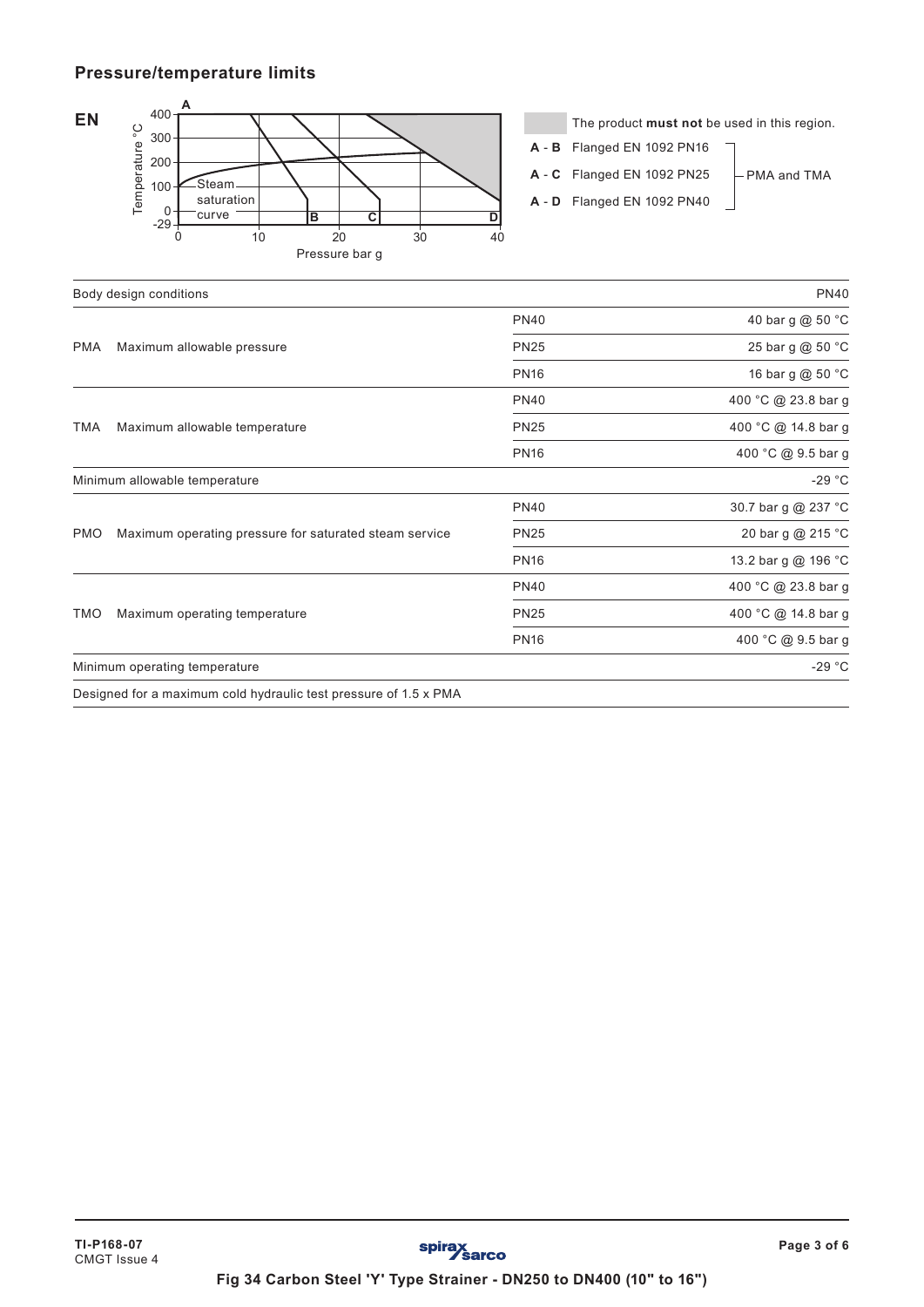# **Pressure/temperature limits**



The product **must not** be used in this region.

**A** - **E** Flanged ASME Class 300

**A** - **F** Flanged ASME Class 150

PMA and TMA

|            |                                                                                                                                                                                                                                                    | ASME Class 300  |                     |  |  |
|------------|----------------------------------------------------------------------------------------------------------------------------------------------------------------------------------------------------------------------------------------------------|-----------------|---------------------|--|--|
|            |                                                                                                                                                                                                                                                    | <b>ASME 300</b> | 51.1 bar g @ 38 °C  |  |  |
| <b>PMA</b> | Body design conditions<br>Maximum allowable pressure<br>Maximum allowable temperature<br>Minimum allowable temperature<br>Maximum operating pressure for saturated steam service<br>Maximum operating temperature<br>Minimum operating temperature | <b>ASME 150</b> | 19.6 bar g @ 38 °C  |  |  |
|            |                                                                                                                                                                                                                                                    | <b>ASME 300</b> | 425 °C @ 28.8 bar g |  |  |
| TMA        |                                                                                                                                                                                                                                                    | <b>ASME 150</b> | 425 °C @ 5.5 bar g  |  |  |
|            |                                                                                                                                                                                                                                                    |                 | $-29 °C$            |  |  |
|            |                                                                                                                                                                                                                                                    | <b>ASME 300</b> | 41.5 bar g @ 254 °C |  |  |
| <b>PMO</b> |                                                                                                                                                                                                                                                    | <b>ASME 150</b> | 13.6 bar g @ 197 °C |  |  |
|            |                                                                                                                                                                                                                                                    | <b>ASME 300</b> | 425 °C @ 28.8 bar g |  |  |
| TMO        |                                                                                                                                                                                                                                                    | <b>ASME 150</b> | 425 °C @ 5.5 bar g  |  |  |
|            |                                                                                                                                                                                                                                                    |                 | $-29 °C$            |  |  |
|            | Designed for a maximum cold hydraulic test pressure of 1.5 x PMA                                                                                                                                                                                   |                 |                     |  |  |



The product **must not** be used in this region. **A** - **G** Flanged JIS/KS 20

**A** - **H** Flanged JIS/KS 10

PMA and TMA

|            | Body design conditions                                           |                  | <b>PN40</b>         |
|------------|------------------------------------------------------------------|------------------|---------------------|
|            |                                                                  | <b>JIS/KS 20</b> | 34 bar g @ 120 °C   |
| <b>PMA</b> | Maximum allowable pressure                                       | <b>JIS/KS 10</b> | 14 bar g @ 120 °C   |
|            |                                                                  | <b>JIS/KS 20</b> | 425 °C @ 20.0 bar g |
| TMA        | Maximum allowable temperature                                    | <b>JIS/KS 10</b> | 300 °C @ 10.0 bar q |
|            | Minimum allowable temperature                                    |                  | $-29 °C$            |
|            |                                                                  | <b>JIS/KS 20</b> | 30.1 bar g @ 236 °C |
| <b>PMO</b> | Maximum operating pressure for saturated steam service           | <b>JIS/KS 10</b> | 12.4 bar g @ 193 °C |
|            |                                                                  | <b>JIS/KS 20</b> | 425 °C @ 20.0 bar g |
| TMO        | Maximum operating temperature                                    | <b>JIS/KS 10</b> | 300 °C @ 10.0 bar g |
|            | Minimum operating temperature                                    |                  | $-29 °C$            |
|            | Designed for a maximum cold hydraulic test pressure of 1.5 x PMA |                  |                     |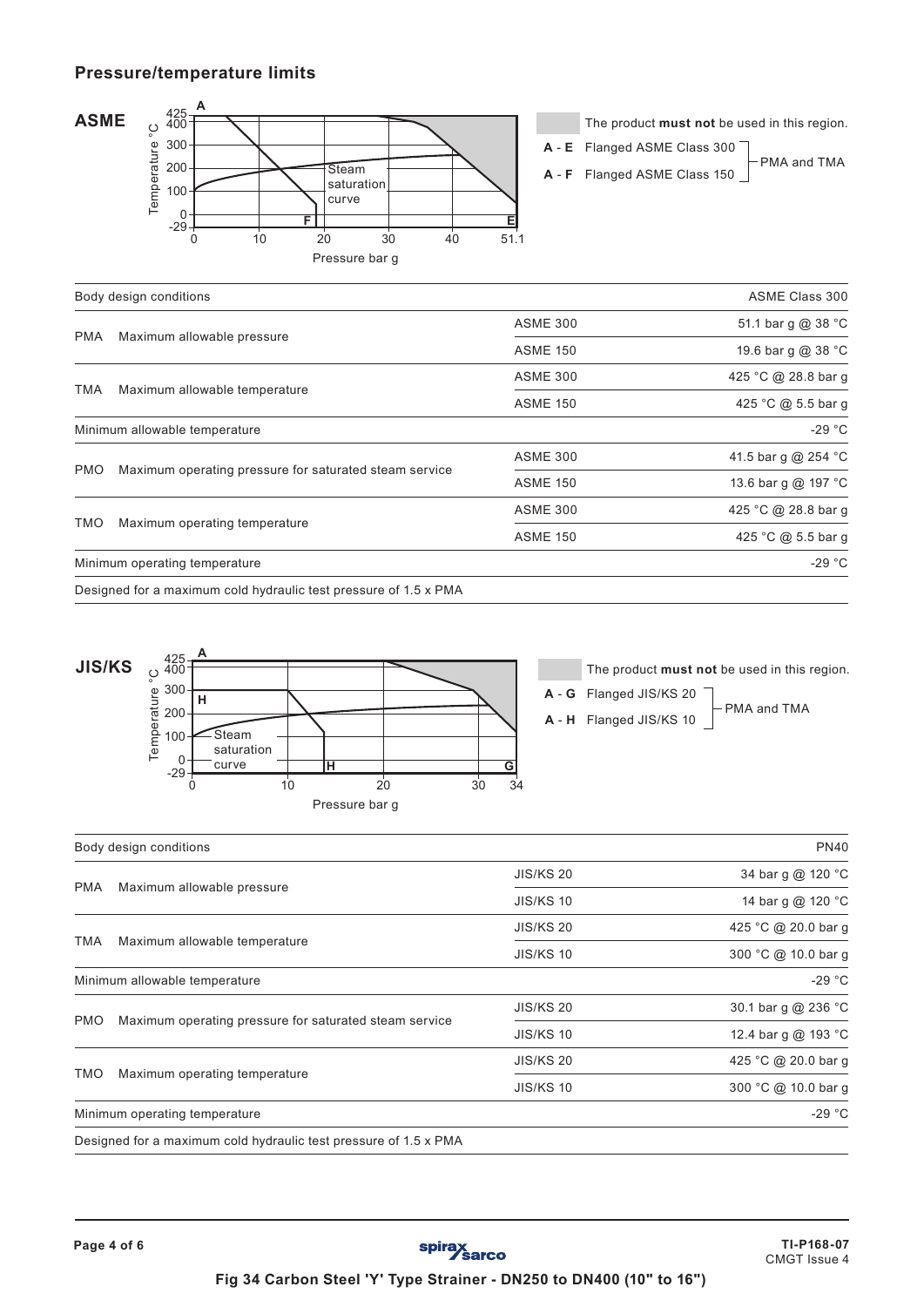

| <b>Size</b>  |             | A                       |                    | B                  | C   | D    | Weight (Kg)<br><b>Screening</b> |                         |             |             |             |     |                     |                    |                    |
|--------------|-------------|-------------------------|--------------------|--------------------|-----|------|---------------------------------|-------------------------|-------------|-------------|-------------|-----|---------------------|--------------------|--------------------|
|              |             | EN and<br><b>JIS/KS</b> | <b>ASME</b><br>150 | <b>ASME</b><br>300 |     |      |                                 | area<br>mm <sup>2</sup> | <b>PN40</b> | <b>PN25</b> | <b>PN16</b> | 20  | JIS/KS JIS/KS<br>10 | <b>ASME</b><br>150 | <b>ASME</b><br>300 |
|              | <b>EN</b>   | 730                     | 622                | 622                | 515 | 957  | $45^{\circ}$                    | 371800                  | 212         | 197         | 187         | 202 |                     | 163                | 218                |
| <b>DN250</b> | <b>ASME</b> | 730                     | 622                | 622                | 560 | 1005 | $60^{\circ}$                    | 371800                  |             |             |             |     | 185                 |                    |                    |
|              | <b>EN</b>   | 850                     | 699                | 711                | 570 | 1020 | $45^{\circ}$                    | 439300                  | 259         | 236         | 222         | 238 | 214                 | 270                | 344                |
| <b>DN300</b> | <b>ASME</b> | 850                     | 699                | 711                | 640 | 1098 | $60^\circ$                      | 439300                  |             |             |             |     |                     |                    |                    |
| <b>DN350</b> | <b>EN</b>   | 980                     | 787                | 838                | 620 | 1205 | $45^{\circ}$                    | 653400                  |             | 448<br>419  | 396         | 414 | 377                 | 380                | 454                |
|              | <b>ASME</b> | 980                     | 787                | 838                | 770 | 1320 | $60^\circ$                      | 593800                  |             |             |             |     |                     |                    |                    |
| <b>DN400</b> | <b>EN</b>   | 1100                    | 914                | 864                | 710 | 1340 | $60^{\circ}$                    | 641400                  | 600         |             |             |     | 498                 | 487                | 617                |
|              | <b>ASME</b> | 1100                    | 914                | 864                | 730 | 1360 | $60^\circ$                      | 641400                  |             | 547         | 513         | 548 |                     |                    |                    |

## **Safety information, installation and maintenance**

For full details see the Installation and Maintenance Instructions (IM-S60-18) supplied with the product.

#### **Installation note**

The strainer should be installed in the direction of flow, as indicated on the body. On applications involving steam or gases the pocket should be in the horizontal plane. On liquid systems the pocket should point downwards.

#### **Warning**

The strainer cover gasket contains a thin stainless steel support ring, which may cause physical injury if not handled and disposed of carefully.

#### **Disposal**

The product is recyclable. No ecological hazard is anticipated with disposal of this product, providing due care is taken.

## **How to order**

**Example:** 1 off Spirax Sarco DN350 Fig 34 strainer having flanged ASME Class 300 connections with a stainless steel screen having 3 mm perforations.